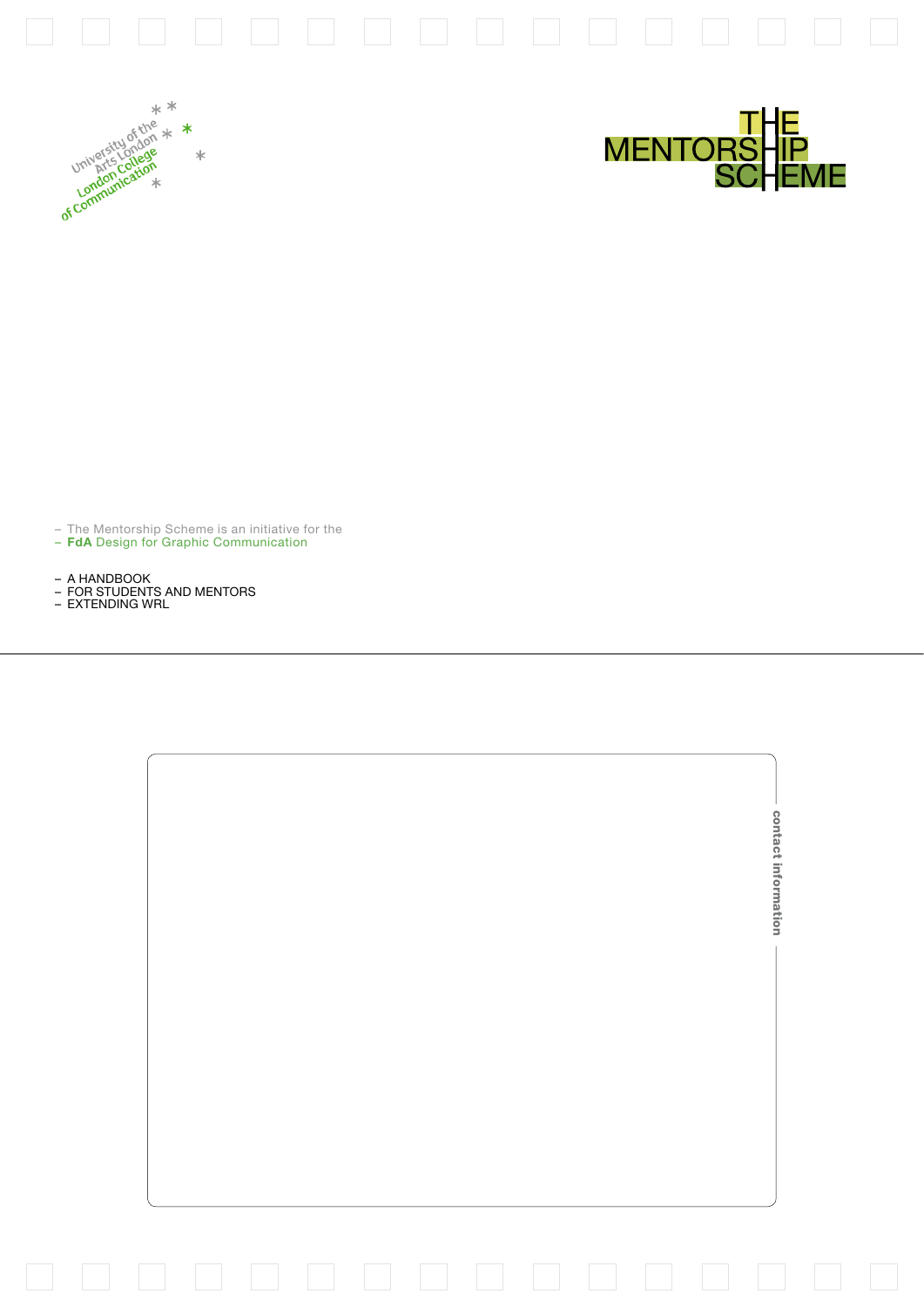### **Contents**

| An Introduction               | $\overline{2}$ |
|-------------------------------|----------------|
| So how does it work?          | З              |
| A binding 'contract'          | 4              |
| Website preview               | 5              |
| Filling in your feedback form | 6              |
| The brief - For students      | 8              |
| The brief - For mentors       | 9              |
| Your meeting planner          | 10             |
| Meeting notes                 | 11             |
| Student names and numbers     | 18             |
| Contacts                      | 19             |
| Important details             | see back       |

## **An introduction**

Welcome to The Mentorship Scheme. Started in 2007 the scheme brings together professional designers from industry and second year students from the FdA Design for Graphic Communication course at the London College of Communication. Mentors typically take on one to three students a year, and they meet with these student between once and three times a term for around half an hour. The Scheme hopes to provide thirty student places each year and to that end is always keen to hear from professional designers interested in becomming involved with the scheme. The scheme has the following long term goals.

- To build new long-term relationships with design studios and increase employment possibilites for students
- Extend and strengthen the links that the FdA program already enjoys with industry.
- Potentially help shape the future of the FdA course and inform re-validation discussions
- Promote extensive alumni involvement, strengthening student, staff, alumni and industry links
- Enhance the learning experience, achievement, progression and career prospects of the students
- Build student confidence.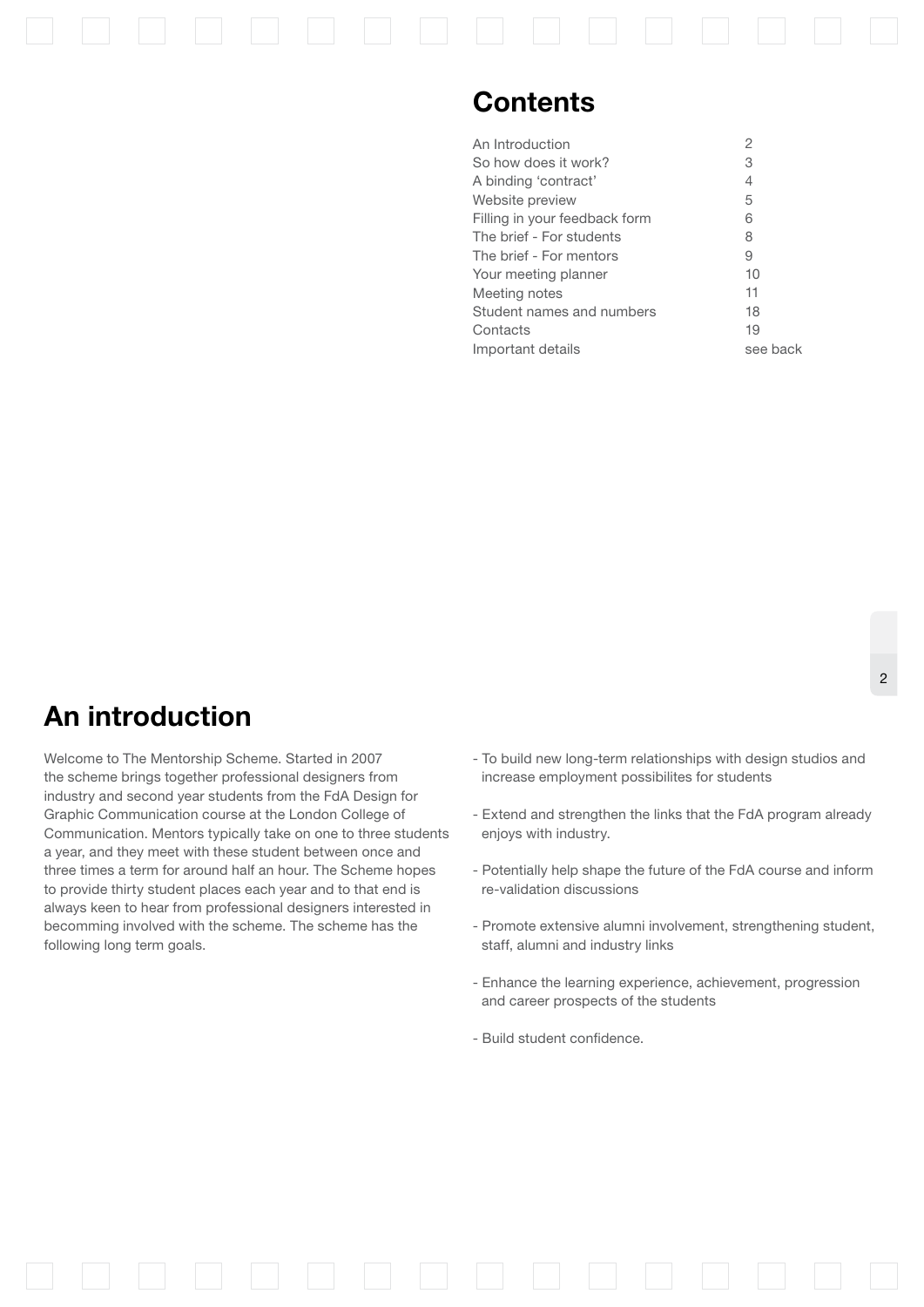

## **So how does it work?**

When second year FdA students return from their summer break they are supplied with a mentorship scheme brief and questionaire. As you can see from the brief on page 9 the scheme is an optional part of the course and is not formally assessed. Those interested must hand in a designed document detailing their aims, goals and reasons for being involved in the mentorship sheme. Student numbers in the second year are typically around 100. The best 30 entrants are given places on the Scheme.

Those students who are successful will have their questionaires matched as closely as possible to a mentor. The matchmaking process between student and mentor is crucial to the success of the scheme. The group of mentors involved in the scheme is designed to have a wide range of specialities. The students style of work, will, where possible, be matched to the mentor speciality.

Students should be aware that the scheme and the work related learning benefits that if offers, relies solely upon the kindness of professional designers giving up their time to mentor you - the students.

Once the matches have been made each year a launch party will bring together students and mentors for the first time. By

way of an introduction all mentors are asked to deliver a short presentation about themselves and their work. This might be in groups if there are several mentors from the same company. In return, students give their mentors the document they produced initially to be involved in the scheme. Once contact has been made it is then up to both parties to mutually agree on your meeting arrangement.

Wether you decide to meet over coffee, in a pub, or at the mentors studio, the only thing left to do is post your feedback to The Mentorship Scheme website. It's simple and easy.

### **a TIP**

If you use the pages in the back of this book to make notes on during your meeting you can copy them straigt up to the website later that day.

# **A binding 'contract'**

### **Students agree to -**

- post feedback on each meeting you have with your mentor to the mentorship scheme website.
- honour the meetings that you make with your mentor.
- not 'outstay your welcome' during meetings.
- treat any contact details given to you by your mentor in confidence.

#### **Mentors agree to -**

- post feedback on your students work for each meeting to the mentorship scheme website.
- honour the amount of time that you put down on your questionaire.
- give your student/s prior warning about re-arranging or cancelling meetings. Please also let Neil Barnett know, so that extra reminders or messages can be sent.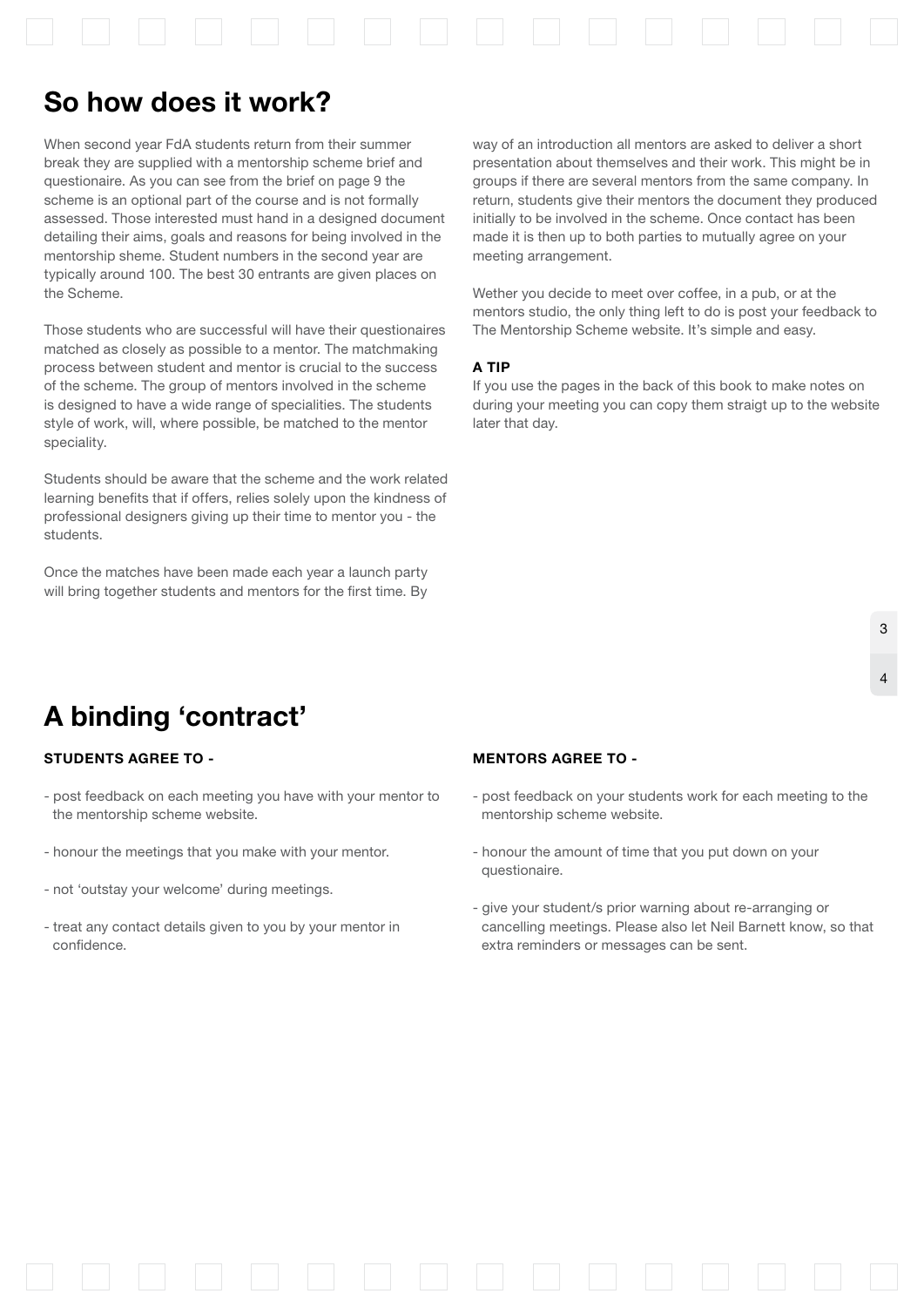

### **Website preview**

| Site Designed by Benedict Wordsworth   Site Built by Benedict Wordsworth and Jacqui Surname and Sam Russell   @ all content to THE MENTORSHIP SCHEME @                                                                                                                                                                                                                                                                                                                                                                                                                                                                                                                                                                                                                                                                                                                                                                                                                                                                                                                                                                                                                                                                               |                                                                                                                                                                                                                                                                                                                                      | Thursday, November 08, 2007<br><b>MENTORS</b> |
|--------------------------------------------------------------------------------------------------------------------------------------------------------------------------------------------------------------------------------------------------------------------------------------------------------------------------------------------------------------------------------------------------------------------------------------------------------------------------------------------------------------------------------------------------------------------------------------------------------------------------------------------------------------------------------------------------------------------------------------------------------------------------------------------------------------------------------------------------------------------------------------------------------------------------------------------------------------------------------------------------------------------------------------------------------------------------------------------------------------------------------------------------------------------------------------------------------------------------------------|--------------------------------------------------------------------------------------------------------------------------------------------------------------------------------------------------------------------------------------------------------------------------------------------------------------------------------------|-----------------------------------------------|
| Home<br>Feedback<br>Links<br>Introduction<br>Welcome to The Mentorship Scheme. Started in 2007 the<br>scheme brings together professional designers from<br>industry and second year students from the FdA Design<br>for Graphic Communication course at the LCC, London<br>College of Communication. Mentors typically take on one<br>to three students a year, and they meet with these<br>student between once and three times a term individually<br>or in groups for around half an hour at a time that suits<br>the mentor. The Scheme hopes to provide places to thirty<br>students each year and to that end is always keen to<br>hear from professional graphic designers from any field<br>interested in becomming a mentor on the scheme.<br>If you are already involved, but know of other designers<br>who might be interested in becomming a mentor you can<br>forward them a link to this website by clicking the<br>following link and adding an email address: Tell A Friend.<br>To find out more about the scheme you can download the<br>handbook for students and mentors from the 'Links' page<br>above. Alternatively Email Neil Barnett - Course Director<br>of the FdA and founder of the Mentorship Scheme. | $\bullet\bullet\bullet\bullet$<br>.<br>$\bullet$ $\bullet$ $\bullet$<br><b>ENTERPRISE IG</b><br>$\bullet$ $\bullet$ $\bullet$<br>$\bullet\bullet\bullet$<br><b>CORPORATEDGE</b><br>$\bullet\bullet\bullet$<br>Llovd<br>$\bullet\bullet\bullet$<br>Northover<br>$\bullet$ $\bullet$<br>FFE<br>grade<br>salterbaxter<br><b>QITSIDE</b> |                                               |

5

6

# **Filling in your feedback form**

**Make filling in your form easier by using the meeting notes section towards the back of this book and simply copy it up later online.**

- **1 Select the term in which the meeting took place.**
- **2 Select your student or your student's number.**
- **3 Select whether you are a student or a mentor.**
- **4 Upload any images that support your feedback or explains your comments**
- **5 Input your positive negative and interesting aspects of your meeting.**
- **6 Submit your form.**
- **7 Your form will then be confirmed as a post.**
- **8 Your feedback will appear in the form along side any feedback relating to the same meeting. the time and date of the feedback is recorded with any images added appearing as links that open images in new browser windows.**
- **9 NB YOU CANNOT AMMEND YOUR COMMENTS ONCE POSTED**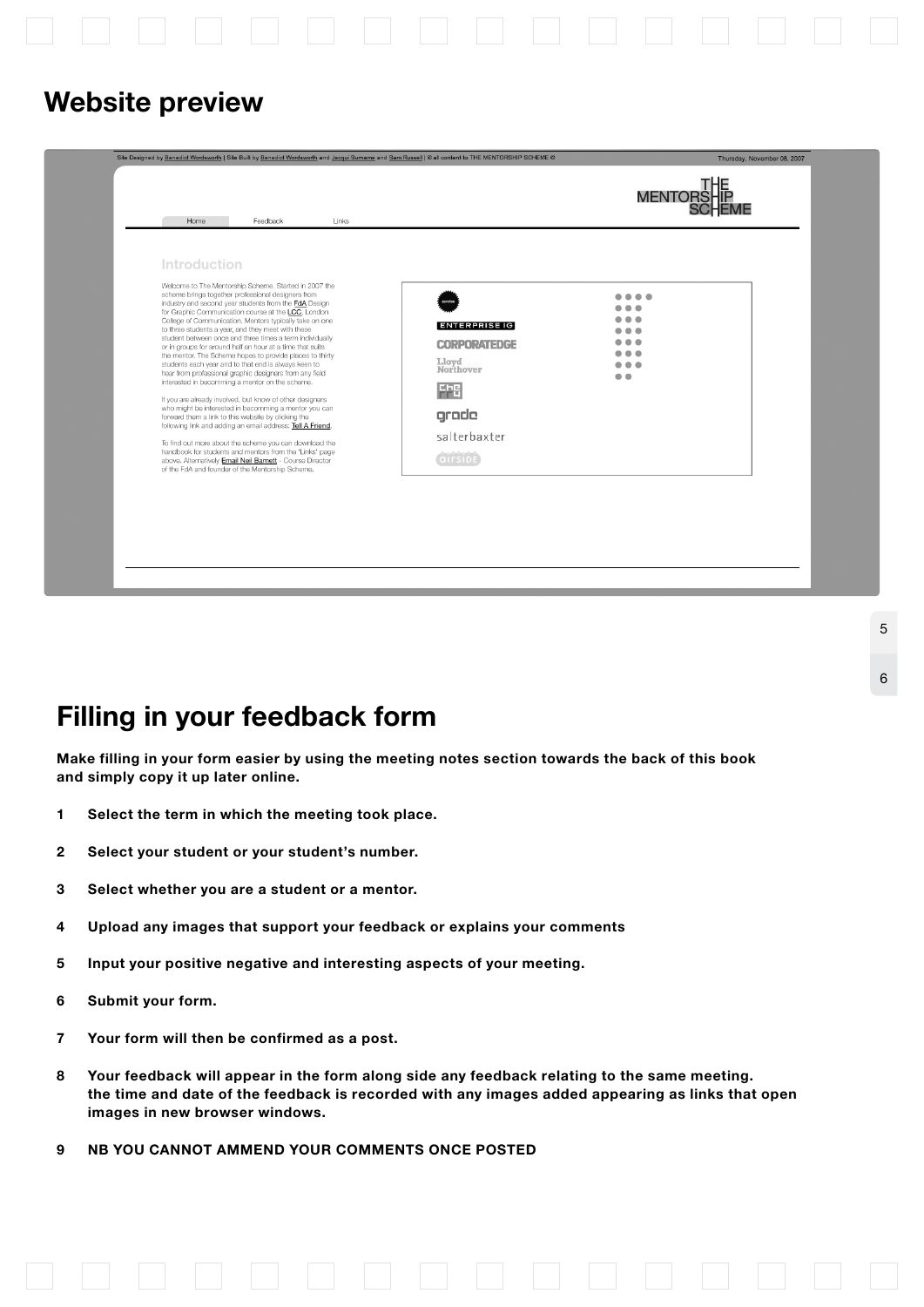| $+$                              |                                                                                                                                                                                                                                                                                                  |                                             | The Mentorship Scheme   Feedback Term 1                                                                                                                                                      |                                                                                          |                            |
|----------------------------------|--------------------------------------------------------------------------------------------------------------------------------------------------------------------------------------------------------------------------------------------------------------------------------------------------|---------------------------------------------|----------------------------------------------------------------------------------------------------------------------------------------------------------------------------------------------|------------------------------------------------------------------------------------------|----------------------------|
|                                  | file:///Users/Ben/Desktop/NEW2/feedbackterm1.htm                                                                                                                                                                                                                                                 |                                             |                                                                                                                                                                                              | $Q - Q - Google$                                                                         |                            |
|                                  | 13 Emails v Shopping v Fun v Money v Sites v Travel v Research v Printers v Eco friendly Print v Virgin Media Accessories Carpet Protes Catalogue oven neff jl hob neff jl Neff T2766 gas hob Neff 81422 single oven                                                                             |                                             |                                                                                                                                                                                              |                                                                                          |                            |
|                                  | Site Designed by Benedict Wordsworth   Site Built by Benedict Wordsworth and Jacqui Sumame and Sam Russell   @ all content to THE MENTORSHIP SCHEME @                                                                                                                                            |                                             |                                                                                                                                                                                              |                                                                                          | Friday, September 21, 2007 |
|                                  |                                                                                                                                                                                                                                                                                                  |                                             |                                                                                                                                                                                              |                                                                                          |                            |
|                                  |                                                                                                                                                                                                                                                                                                  |                                             |                                                                                                                                                                                              |                                                                                          |                            |
| Home                             | Feedback<br>Links                                                                                                                                                                                                                                                                                |                                             |                                                                                                                                                                                              |                                                                                          |                            |
|                                  |                                                                                                                                                                                                                                                                                                  |                                             |                                                                                                                                                                                              |                                                                                          |                            |
|                                  | Feedback Term 1 2 3                                                                                                                                                                                                                                                                              |                                             |                                                                                                                                                                                              |                                                                                          |                            |
|                                  |                                                                                                                                                                                                                                                                                                  |                                             |                                                                                                                                                                                              |                                                                                          |                            |
| meeting session.                 | Mentors and students should fill out the form ito the right) for each                                                                                                                                                                                                                            | 1 Select your Student/'s number<br>Select : | 2 Please Select<br>◯ Mentor   Student ◯                                                                                                                                                      | 3 Optional image<br>Upload an image?                                                     |                            |
| <b>Students</b>                  |                                                                                                                                                                                                                                                                                                  |                                             |                                                                                                                                                                                              |                                                                                          |                            |
|                                  | Whilst some of your feedback and comment will be relevant only to<br>you, take time to look through all the other comments being posted                                                                                                                                                          | 4 Positive Aspects                          | <b>5</b> Negative Aspects                                                                                                                                                                    | <b>6</b> Interesting Aspects                                                             |                            |
|                                  | by other mentors and students. The suggestions, concerns, ideas and<br>questions being raised might also be usefull and helpful to your own                                                                                                                                                      |                                             |                                                                                                                                                                                              |                                                                                          |                            |
| work and practice.               |                                                                                                                                                                                                                                                                                                  |                                             |                                                                                                                                                                                              |                                                                                          | Submit                     |
|                                  |                                                                                                                                                                                                                                                                                                  |                                             |                                                                                                                                                                                              |                                                                                          |                            |
|                                  |                                                                                                                                                                                                                                                                                                  |                                             |                                                                                                                                                                                              |                                                                                          |                            |
| 01 02 03 04                      | 05<br>06<br>07<br>08<br>09<br>10                                                                                                                                                                                                                                                                 |                                             | 11 12 13 14 15 16 17 18 19 20<br>21                                                                                                                                                          | 22 23<br>24<br>25<br>26<br>27                                                            | 28<br>29<br>30             |
|                                  |                                                                                                                                                                                                                                                                                                  |                                             |                                                                                                                                                                                              |                                                                                          |                            |
|                                  |                                                                                                                                                                                                                                                                                                  |                                             |                                                                                                                                                                                              |                                                                                          |                            |
| TOP                              |                                                                                                                                                                                                                                                                                                  |                                             |                                                                                                                                                                                              |                                                                                          |                            |
| Date of post Time of post<br>TOP | Image 1<br>Image 2                                                                                                                                                                                                                                                                               |                                             | Date of post Time of post<br>Image 1                                                                                                                                                         | Image 2                                                                                  |                            |
|                                  | The most positive thing that I've taken form the meeting was the discussion we had about afklad jfklas<br>jfioaw; jfiowghioeg e gr  as ads f adj fadk s jfdsa kjdf jasd dfsa j fja skld jklads fask fajklsdfas f asjkf<br>hkasdf asj ads f dksf asf s fahs asjk faks ;fjkl aj kfaks ;faksafviunv |                                             | The most positive thing that I've taken form the meeting was the discussion we had about afkls<br>jfioaw; jfiowghioeg e gr as ads f adj fadk s jfdsa kjdf jasd dfsa j fja skld jklads fasv f |                                                                                          |                            |
|                                  | The most positive thing that I've taken form the meeting was the discussion we had about afkled jfklas                                                                                                                                                                                           |                                             |                                                                                                                                                                                              |                                                                                          |                            |
|                                  | jfioaw; jfiowghioeg e gr as ads f adj fadk s jfdsa kjdf jasd dfsa j fja skld jklads fasv f asniuv9 afviunv                                                                                                                                                                                       |                                             |                                                                                                                                                                                              |                                                                                          |                            |
|                                  |                                                                                                                                                                                                                                                                                                  |                                             |                                                                                                                                                                                              | The most positive thing that I've taken form the meeting was the discussion we had about |                            |
|                                  | The most positive thing that I've taken form the meeting was the discussion weahs asik faks ; fikl aj<br>kfaks ;faksh iawe haweiu fiop aw ii askfh asf s; f asniuv9 afviunv                                                                                                                      |                                             | avafkled jfklas v                                                                                                                                                                            |                                                                                          |                            |

# **The brief - For mentors [see website for full brief and download]**

### **Description**

The Mentorship Scheme is a new initiative being introduced to the FdA course. It brings together second year students and Industry professionals from a variety of practices and studios. It offers you the unique opportunity to have a professional mentor outside of the college environment. Students and Mentors will be matched up by cross examining the responses given on the questionnaires.

- The Mentorship Scheme is an optional part of the FdA program and is not formally assessed.

- The scheme can accommodate 30 students ONLY.

Once all students have been allocated a mentor and the launch night has happened, it is then the responsibility of the pairs to arrange meetings according to what you stated on your questionnaire forms.

### **Requirements - The Launch Night**

We would ask mentors who are involved in the scheme to keep the evening of the launch free (15.11.07) and by way of introduction to the other mentors and students prepare a short five minute presentation about yourself. (content could be your current work or anything of your choice)

7

8

#### **Technical specifications**

The FdA can provide a computer and projector for slide shows. If you have a different idea/need for your presentation please contact Neil Barnett prior to the launch evening so other hardware can be made available.

Email n.barnett@lcc.arts.ac.uk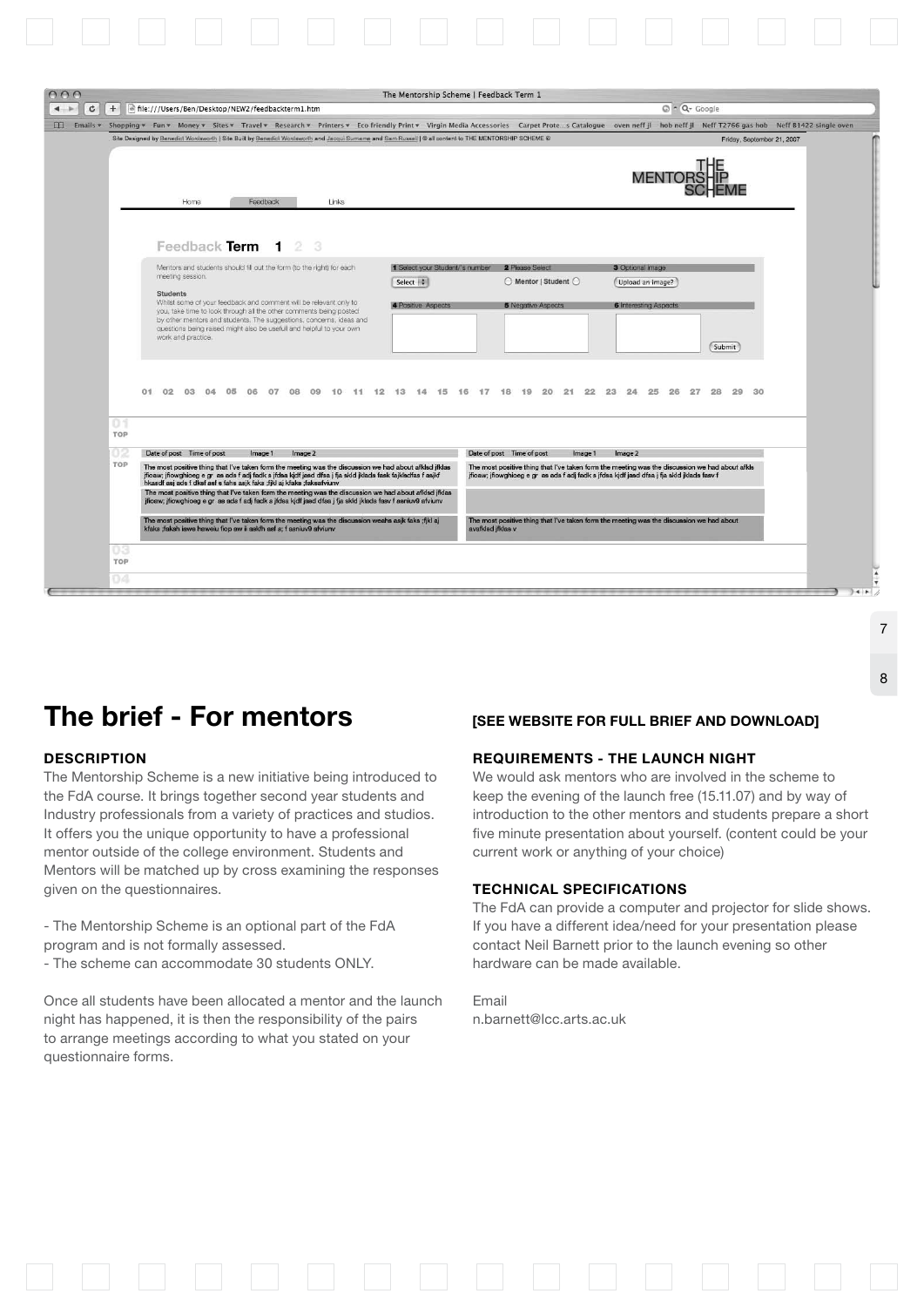

# **The brief - For students [see website for full brief and download]**

### **Description**

The Mentorship Scheme is a new initiative being introduced to the FdA course. It brings together second year students and Industry professionals from a variety of practices and studios. It offers you the unique opportunity to have a professional mentor outside of the college environment. Students and Mentors will be matched up by cross examining the responses given on the questionnaires.

- The Mentorship Scheme is an optional part of the FdA.
- The scheme can accommodate 30 students ONLY

If you wish to take part in The Mentorship Sheme you must

- Put your name on the sign up sheet
- Complete and return the questionnaire
- Complete the selection task
- Be prepared to complete reflective feedback forms on the website for each meeting you have with your mentor.

Be aware, it is likely that more than 30 students will want to participate in The Mentorship Scheme. The thirty places will be awarded on the basis of quality and prompt submission of work for the selection task. (see below)

### **Requirements - The Selection Task**

Produce a document that states your personal reasons for wanting to be involved with The Mentorship Scheme. It must also include the goals you wish to achieve through the scheme.

Produce two copies of your document. Hand both in to the FdA office on the 15.09.07. The best thirty will get a place on the scheme. Those who are successful will have their second copies given back to them on the launch evening of the scheme 15.11.07 so that they can give them to their mentors. Your document should give your mentor an idea about who you are and the style of your work. Remember your document will form part of your mentors first impression of you, so consider very carefully how you want to come across. It might be a good idea to include samples of your work/personal information/ design preferences/or something frivolous, which could act as a conversation starter!

### **Technical specifications**

The only restriction is that your document should be created on A4 stock, you can use any appropriate production method.

 $\Omega$ 

10

# **Your meeting planner**

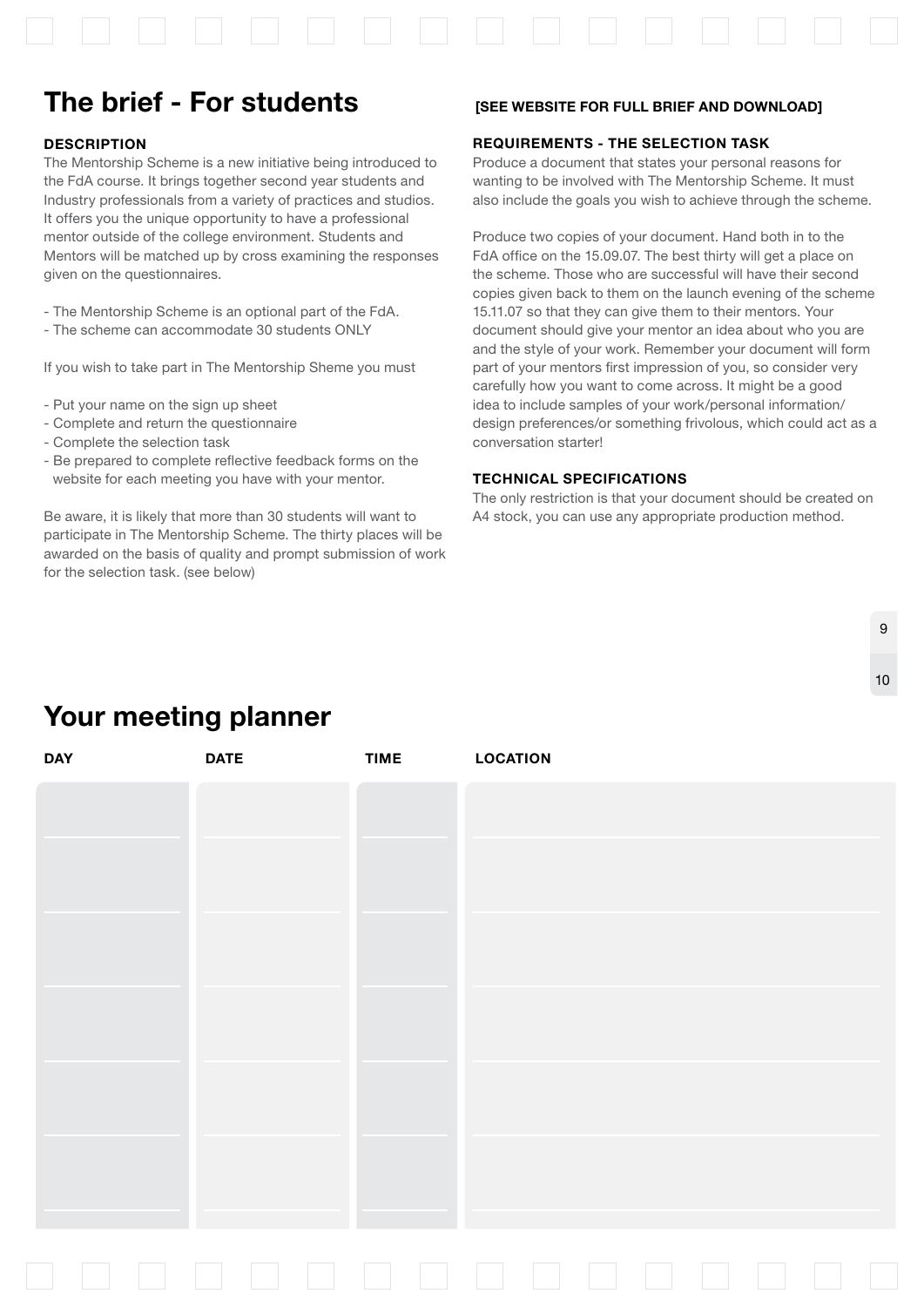|                      |             | and the state of the state |                  |
|----------------------|-------------|----------------------------|------------------|
| <b>Meeting notes</b> | <b>DATE</b> | <b>TERM</b>                | (STUDENT NUMBER) |
| <b>POSITIVE</b>      |             |                            |                  |
| <b>NEGATIVE</b>      |             |                            |                  |
| <b>INTERESTING</b>   |             |                            |                  |

| <b>Meeting notes</b> | <b>DATE</b> | <b>TERM</b>                             | (STUDENT NUMBER) |
|----------------------|-------------|-----------------------------------------|------------------|
|                      |             |                                         |                  |
|                      |             |                                         |                  |
| <b>POSITIVE</b>      |             |                                         |                  |
|                      |             |                                         |                  |
|                      |             |                                         |                  |
| <b>NEGATIVE</b>      |             |                                         |                  |
|                      |             |                                         |                  |
|                      |             |                                         |                  |
|                      |             |                                         |                  |
| <b>INTERESTING</b>   |             |                                         |                  |
|                      |             |                                         |                  |
|                      |             | $\mathcal{L}^{\text{max}}_{\text{max}}$ | an an            |

12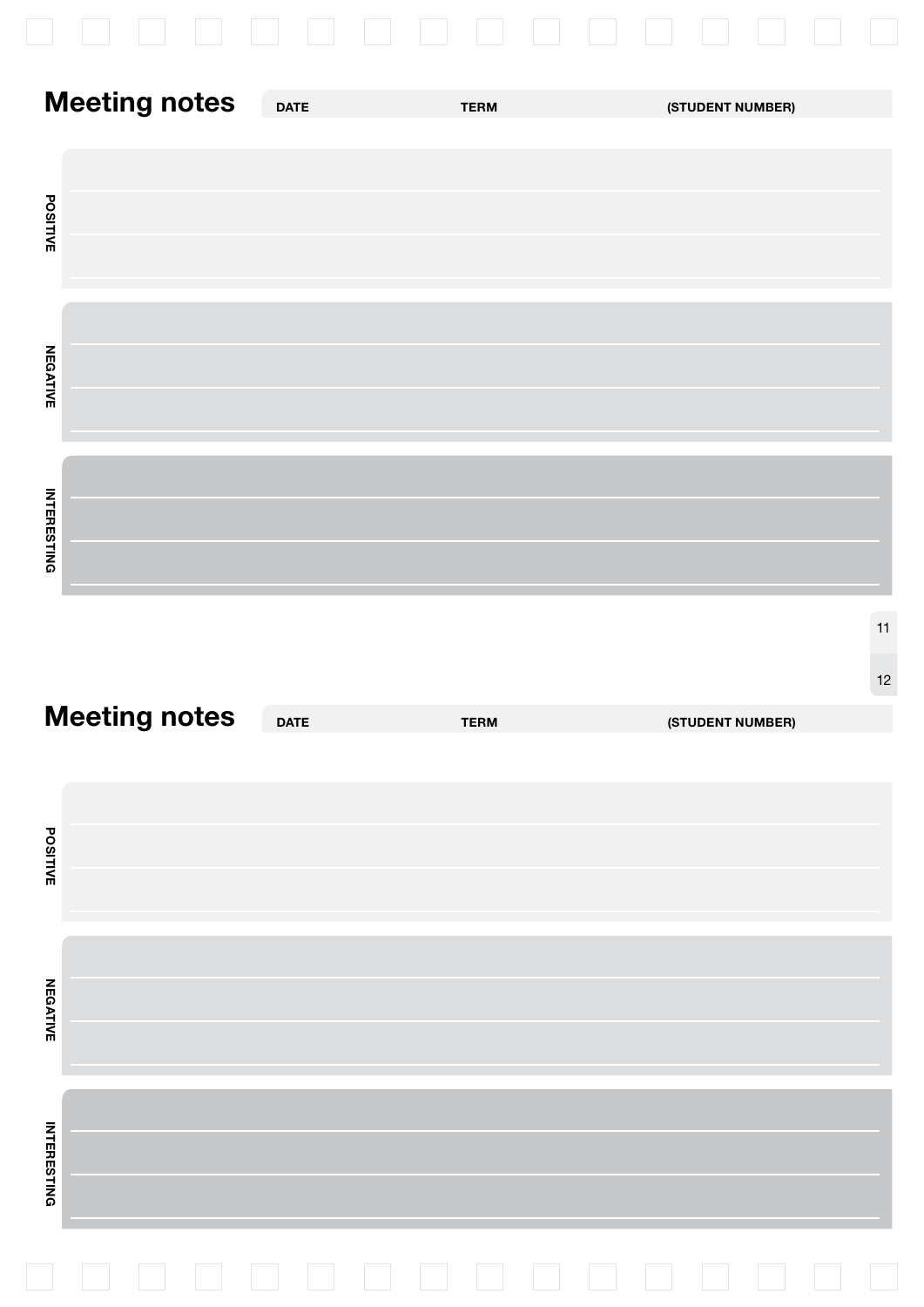|                      | an an<br><b>Contract</b> | <b>The Contract</b><br>$\mathcal{A} \subset \mathcal{A}$ | an an            |
|----------------------|--------------------------|----------------------------------------------------------|------------------|
| <b>Meeting notes</b> | <b>DATE</b>              | <b>TERM</b>                                              | (STUDENT NUMBER) |
|                      |                          |                                                          |                  |
| <b>POSITIVE</b>      |                          |                                                          |                  |
|                      |                          |                                                          |                  |
|                      |                          |                                                          |                  |
| <b>NEGATIVE</b>      |                          |                                                          |                  |
|                      |                          |                                                          |                  |
| <b>INTERESTING</b>   |                          |                                                          |                  |
|                      |                          |                                                          | $13$             |
|                      |                          |                                                          | 14               |
| <b>Meeting notes</b> | <b>DATE</b>              | <b>TERM</b>                                              | (STUDENT NUMBER) |
|                      |                          |                                                          |                  |
| POSITIVE             |                          |                                                          |                  |
|                      |                          |                                                          |                  |
| <b>NEGATIVE</b>      |                          |                                                          |                  |
|                      |                          |                                                          |                  |
|                      |                          |                                                          |                  |
| <b>INTERESTING</b>   |                          |                                                          |                  |

| <b>Meeting notes</b> | <b>DATE</b> | <b>TERM</b> | (STUDENT NUMBER) |
|----------------------|-------------|-------------|------------------|
|                      |             |             |                  |
|                      |             |             |                  |
| <b>POSITIVE</b>      |             |             |                  |
|                      |             |             |                  |
|                      |             |             |                  |
| <b>NEGATIVE</b>      |             |             |                  |
|                      |             |             |                  |
|                      |             |             |                  |
|                      |             |             |                  |
|                      |             |             |                  |
| <b>INTERESTING</b>   |             |             |                  |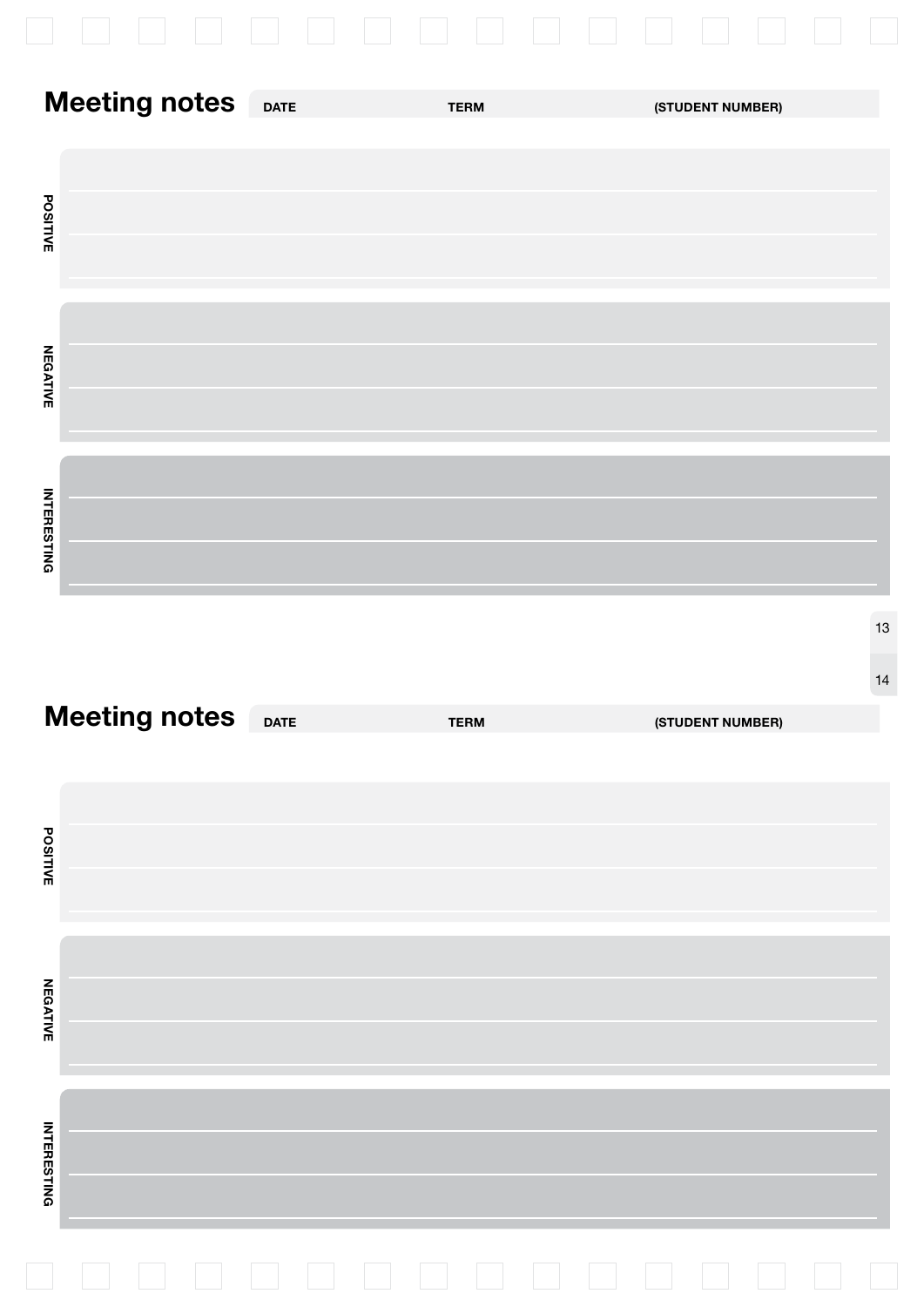| J.                   |             |             |                  |
|----------------------|-------------|-------------|------------------|
| <b>Meeting notes</b> | <b>DATE</b> | <b>TERM</b> | (STUDENT NUMBER) |
| <b>POSITIVE</b>      |             |             |                  |
| <b>NEGATIVE</b>      |             |             |                  |
| <b>INTERESTING</b>   |             |             |                  |

| <b>POSITIVE</b>    |                      |             |             |                  |
|--------------------|----------------------|-------------|-------------|------------------|
| <b>NEGATIVE</b>    |                      |             |             |                  |
| <b>INTERESTING</b> |                      |             |             |                  |
|                    |                      |             |             |                  |
|                    |                      |             |             |                  |
| <b>POSITIVE</b>    | <b>Meeting notes</b> | <b>DATE</b> | <b>TERM</b> | (STUDENT NUMBER) |
| <b>NEGATIVE</b>    |                      |             |             |                  |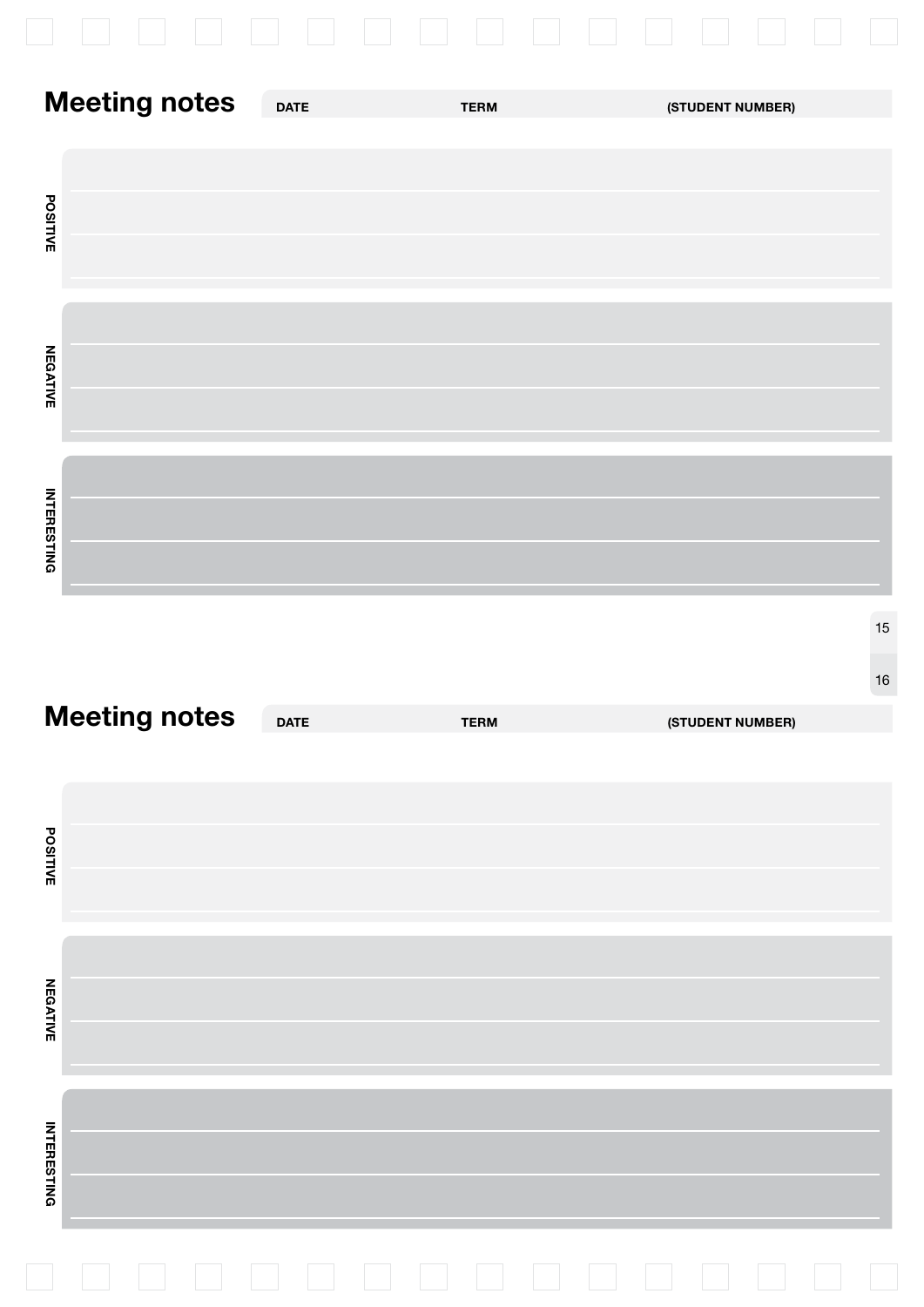| <b>Meeting notes</b> | <b>TERM</b> | (STUDENT NUMBER) |
|----------------------|-------------|------------------|
| <b>POSITIVE</b>      |             |                  |
| <b>NEGATIVE</b>      |             |                  |
| <b>INTERESTING</b>   |             |                  |

# **Student names and numbers [2007]**

- 
- 02 Charlotte Butcher 17 Gabriela Rosecka
- 03 Rebecca Cheema 18 Matthew Russell
- 
- 
- 06 Anna Francescutti 21 Aarefa Tayabji
- 
- 08 Natasha Goldring 23 KaeYu
- 
- 10 Mameh Idrisu
- 11 Patricia Mamblona
- 12 Paul McCarthy
- 13 Sara Mesgna
- 14 Lee Mundy
- 15 Xavier Puig

01 Merve Anil 16 Héloise Ralantoaritsimba

18

- 
- 
- 04 Sarah Chilvers **19 Naomi Sasayama**
- 05 Lily Dart 20 Lenka Stara
	-
- 07 Monika Gajda 22 Rebecca Twomey
	-
- 09 Alja Hocevar 24 Tracy Engelhardtsen